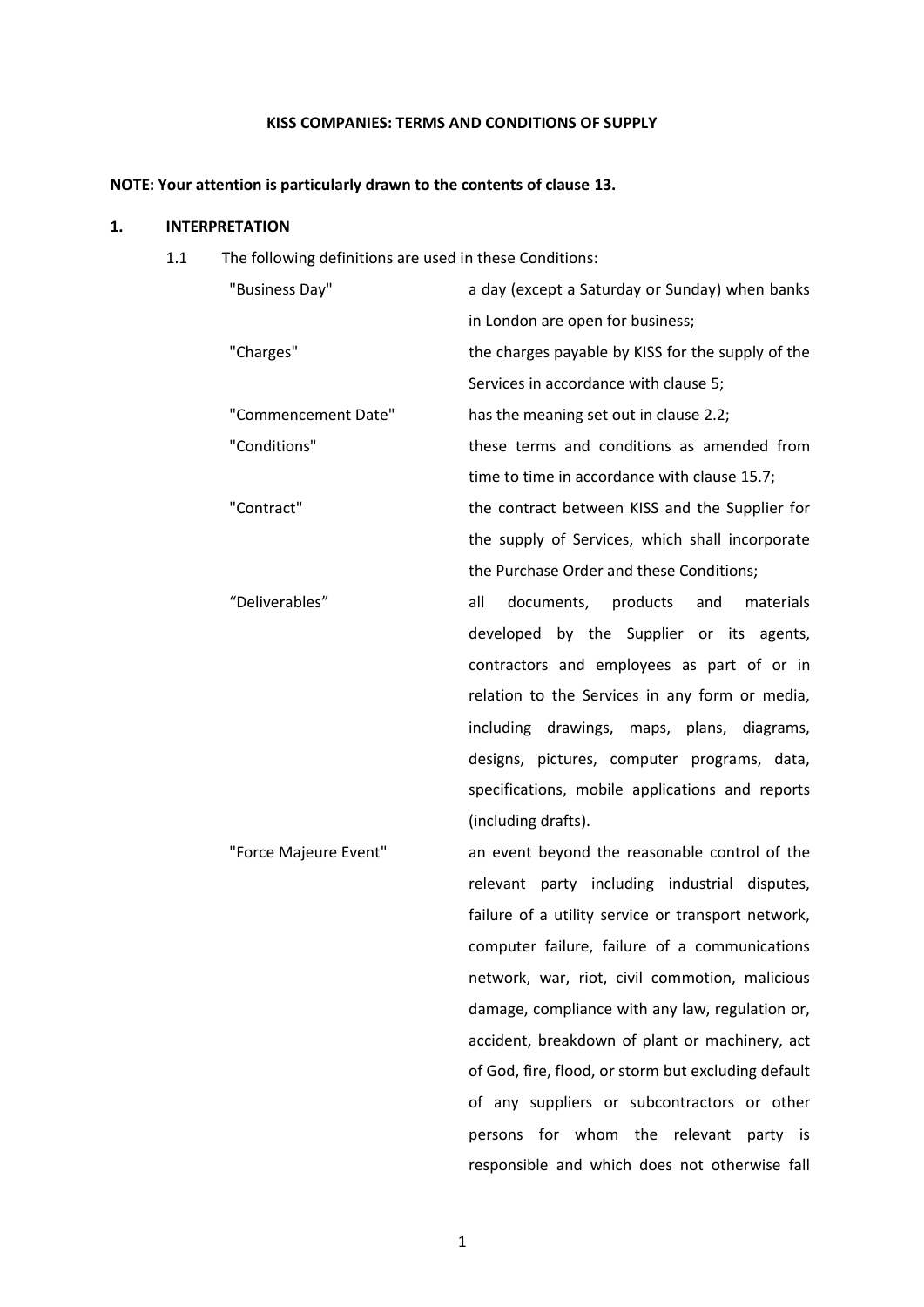within the terms above;

"Intellectual Property Rights" all patents, copyright and related rights, trade marks, service marks, trade, business and domain names, rights in goodwill or to sue for passing off, rights in designs, moral rights, rights in confidential information and any other intellectual property rights, in each case whether registered or unregistered and including all applications for and renewals or extensions of such rights, and all similar or equivalent rights or forms of protection in any part of the world; "KISS" the entity to whom Services are supplied, being KISS Communications Limited, KISS PR Limited, KISS Digital Limited or any affiliated company as the case may be, as set out in the Purchase Order; "KISS Materials" all materials, equipment, documents and other property which is supplied to the Supplier by KISS or its customer or KISS's other suppliers, including proposals, quotes, estimates, designs, artwork, reports, specifications, data, software (on any media) and training materials; "Purchase Order" the Purchase Order submitted by KISS to the Supplier relating to the Services; "Restricted Customer" any firm, company or person who, during the Contract or, if the Contract has been terminated, during the period of twelve months before termination, was a customer or prospective customer of or in the habit of dealing with KISS or any of its affiliated companies and with whom the Supplier had contact or about whom it became aware or informed in the course of the Contract; "Services" the services, including without limitation any

2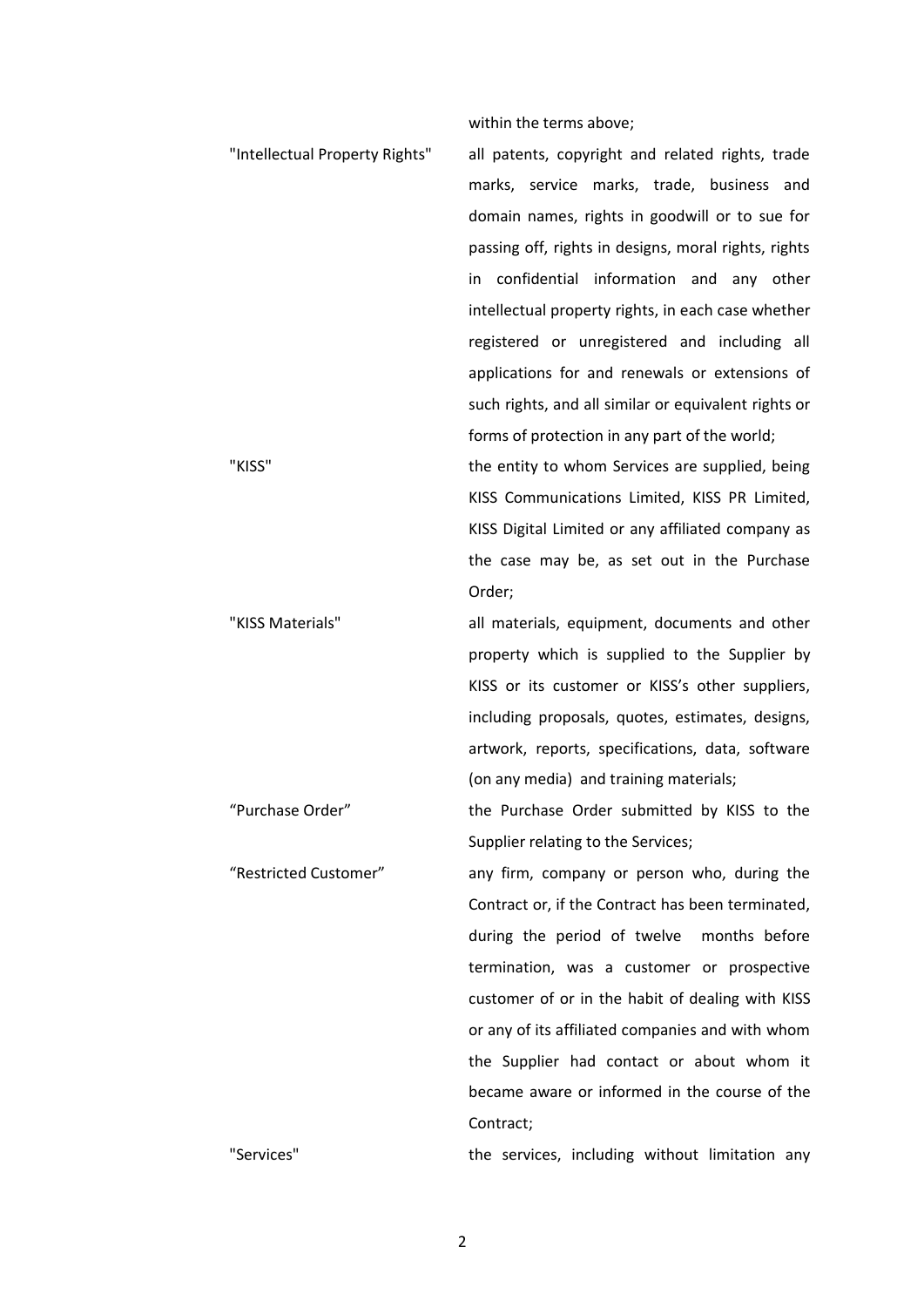|            | Deliverables, to be supplied to KISS as set out in |
|------------|----------------------------------------------------|
|            | the Purchase Order;                                |
| "Software" | Software which forms part of the<br>anv            |
|            | Deliverables;                                      |
| "Supplier" | the person or firm from whom KISS purchases        |
|            | Services:                                          |

- 1.2 Reference in these Conditions to KISS's "affiliated companies" shall be deemed to include KISS Communications Limited, KISS PR Limited, KISS Digital Limited and all other subsidiaries or holding companies of any of them from time to time and any subsidiary of any such holding company from time to time ("subsidiary" and "holding company" being as defined in section 1159 of the Companies Act 2006).
- 1.3 In these Conditions, the following rules apply:
	- 1.3.1 any phrase introduced by the terms **including**, **include**, **in particular** or any similar expression shall be construed as illustrative and shall not limit the sense of the words preceding those terms; and
	- 1.3.2 a reference to **writing** or **written** includes faxes and e-mails.

# **2. BASIS OF CONTRACT**

- 2.1 The Purchase Order constitutes an offer by KISS to purchase Services in accordance with these Conditions.
- 2.2 The Purchase Order shall be deemed to be accepted on the earlier of:
	- 2.2.1 the Supplier issuing written acceptance of the Purchase Order; or
	- 2.2.2 any act by the Supplier consistent with fulfilling the Purchase Order,

at which point and on which date the Contract shall come into existence ("Commencement Date").

2.3 These Conditions apply to the Contract to the exclusion of any other terms that the Supplier seeks to impose or incorporate, or which are implied by trade, custom, practice or course of dealing.

# **3. SUPPLY OF SERVICES AND DELIVERABLES**

- 3.1 The Supplier shall provide the Services to KISS in accordance with the terms of the Contract.
- 3.2 The Supplier shall meet any performance dates for the Services specified in the Purchase Order or notified to the Supplier by KISS.
- 3.3 In providing the Services, the Supplier shall: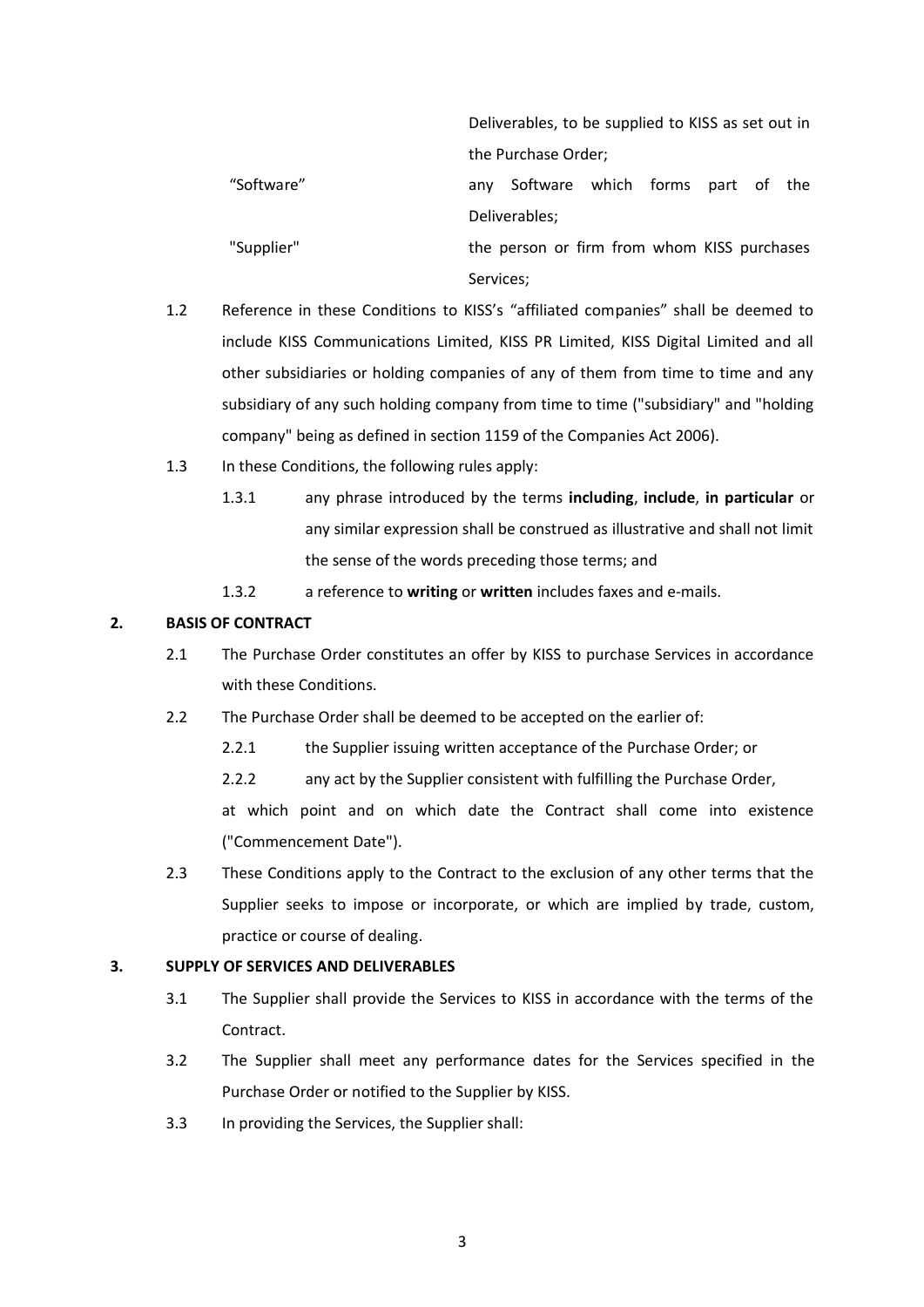- 3.3.1 co-operate with KISS in all matters relating to the Services, and comply with all instructions of KISS;
- 3.3.2 perform the Services with the best care, skill and diligence in accordance with best practice in the Supplier's industry, profession or trade;
- 3.3.3 use personnel who are suitably skilled and experienced to perform tasks assigned to them, and in sufficient number to ensure that the Supplier's obligations are fulfilled in accordance with this Contract;
- 3.3.4 ensure that the Services and Deliverables will conform with all descriptions and specifications set out in the Purchase Order, and that the Deliverables are of satisfactory quality and fit for any purpose expressly or impliedly made known to the Supplier by KISS;
- 3.3.5 at its own expense provide all equipment, materials and other items as are required to provide the Services;
- 3.3.6 use the best quality goods, materials, standards and techniques, and ensure that the Deliverables, and all goods and materials supplied and used in the Services or transferred to KISS or its customer, will be free from defects in workmanship, installation and design;
- 3.3.7 check and verify work is accurate and useable before its release to KISS and its customers;
- 3.3.8 without prejudice to clause 3.3.7 above, submit the Deliverables to preinstallation or acceptance testing as required by KISS;
- 3.3.9 ensure that any source code which forms part of the Deliverables is fully annotated and delivered in such media as KISS requests;
- 3.3.10 ensure that Software is compatible with such other items as are specified in the Purchase Order;
- 3.3.11 obtain and maintain all necessary licences, permissions and consents;
- 3.3.12 comply with all applicable laws and regulatory requirements and applicable codes of practice;
- 3.3.13 ensure that the Deliverables are complete and accurate, does not infringe any law, regulatory requirement or code of practice or the rights of any third party, and are not threatening, blasphemous, obscene, pornographic, seditious, offensive, or liable to incite racial hatred or acts of terrorism;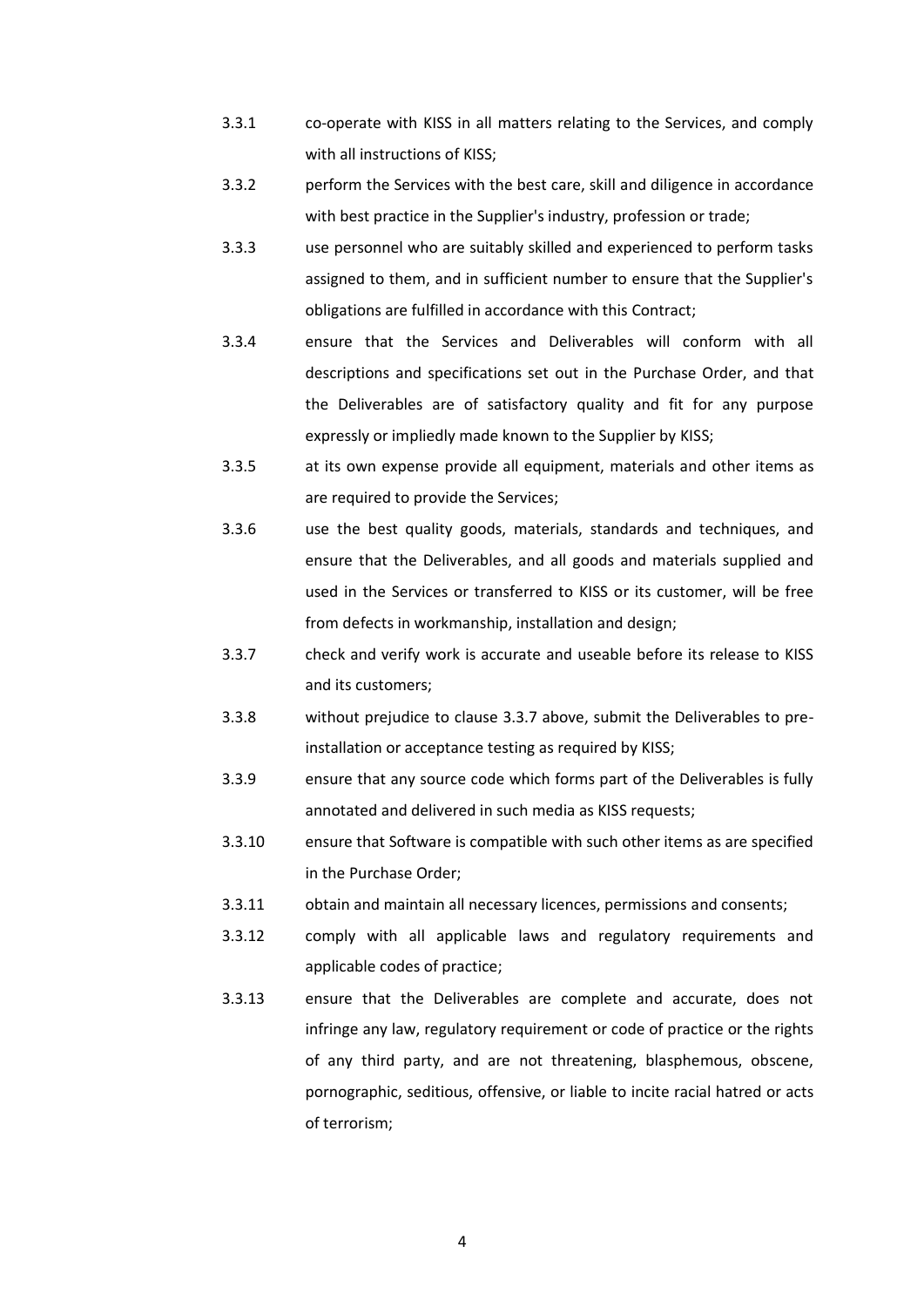- 3.3.14 at its own cost ensure that all Deliverables are adequately packed and protected (and so that KISS shall not be responsible for the return of any packaging);
- 3.3.15 observe all health and safety rules and regulations and any other security requirements that apply at any of KISS's or its customer's premises; and
- 3.3.16 keep and maintain all KISS Materials in safe custody at its own risk, maintain KISS Materials in good condition until returned to KISS, and not dispose of or use KISS Materials other than in accordance with KISS's written instructions or authorisation.
- 3.4 Any material changes to the Services which are agreed between KISS and the Supplier shall be recorded in a new Purchase Order, to which clause 2 will apply, and shall not otherwise be valid. KISS will not be obliged to agree to any changes.
- 3.5 All advice or delivery notes submitted by the Supplier must bear the Purchase Order number and date of issue, and must be sent directly with the items concerned to the KISS address as specified for delivery in the Purchase Order or such other address as KISS shall direct in writing. The Supplier shall give such particulars of delivery as are requested by KISS and the Supplier shall notify KISS as soon as practicable if delivery is likely to be delayed.
- 3.6 The Supplier warrants that it has full clear and unencumbered title to all goods that are transferred to KISS under this Contract, including the Deliverables, and that at the date of delivery of such items to KISS, it will have full and unrestricted rights to transfer all such items to KISS.
- 3.7 Without prejudice to the provisions of clause 6 in relation to the Intellectual Property Rights in the Deliverables, physical ownership of all Deliverables shall pass to KISS on creation of the relevant items. The Supplier shall be responsible for the safe delivery of all Deliverables to KISS or the recipient nominated by KISS and the Supplier shall bear all risk of loss or damage until delivery has been completed.

#### **4. KISS'S REMEDIES**

- 4.1 If the Supplier fails to perform the Services or provide Deliverables by the applicable dates, or if any Deliverables are missing, damaged, defective or do not accord with the requirements set out in clause 3.3, KISS shall, without limiting its other rights or remedies, have one or more of the following rights:
	- 4.1.1 to terminate the Contract with immediate effect by giving written notice to the Supplier;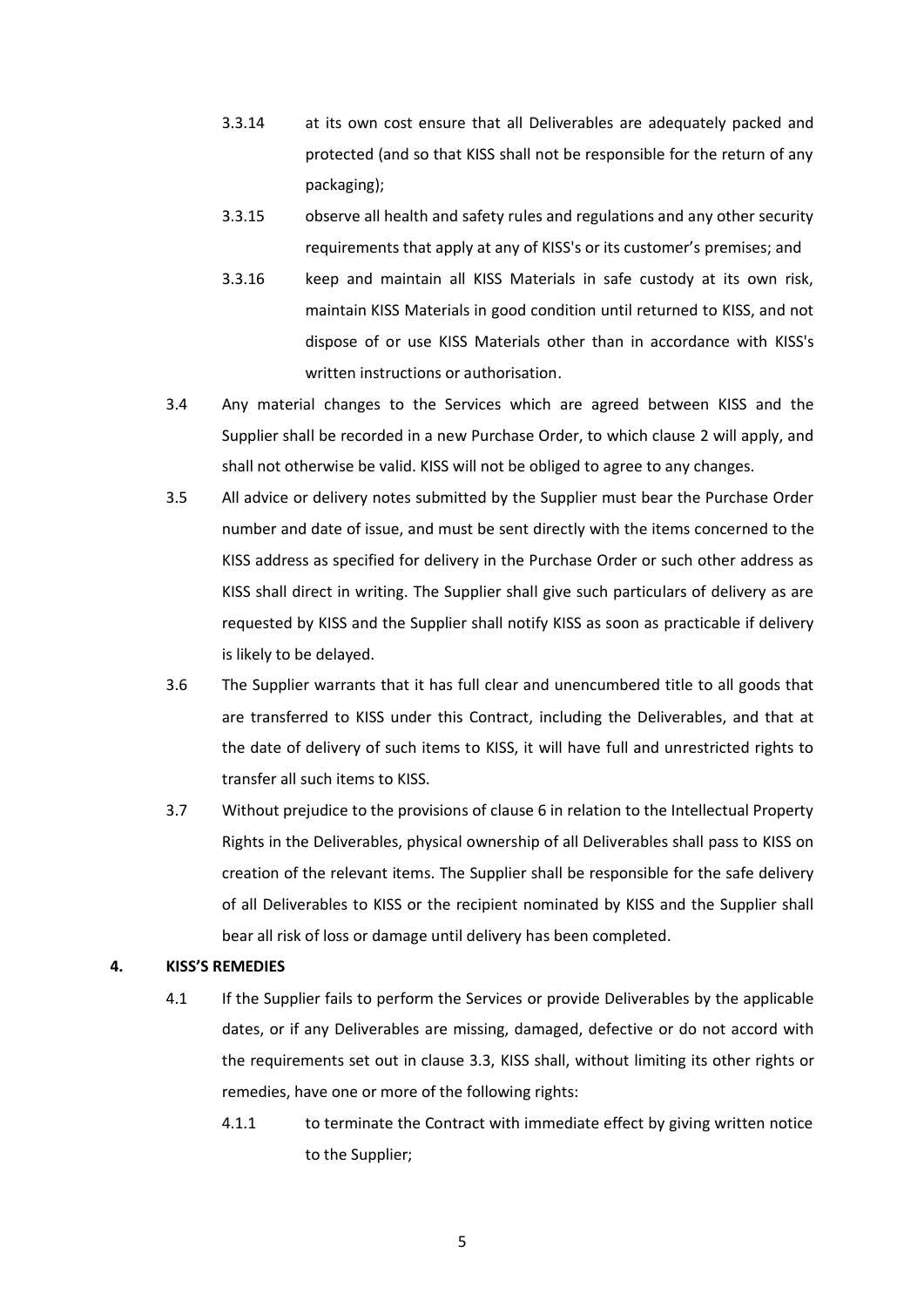- 4.1.2 to refuse to accept any Deliverables (in which case KISS shall be under no liability for storage or return and shall charge to the Supplier any cost it may incur in doing so);
- 4.1.3 to refuse to accept any subsequent performance or delivery of the Services or Deliverables which the Supplier attempts to make;
- 4.1.4 to require the Supplier at its own cost to supply repeat Services and/or replacement Deliverables within the time reasonable specified by KISS (and so that KISS shall not be obliged to make payment for any part of the Services or Deliverables until so supplied);
- 4.1.5 to recover from the Supplier any costs incurred by KISS in obtaining substitute services or deliverables from a third party;
- 4.1.6 where KISS has paid in advance for Services or Deliverables that have not been provided by the Supplier, to have such sums refunded by the Supplier; or
- 4.1.7 to claim damages for any additional costs, loss or expenses incurred by KISS which are in any way attributable to the Supplier's failure to meet such dates or properly provide the Deliverables in compliance with these Conditions.
- 4.2 These Conditions shall extend to any substituted or remedial services provided by the Supplier.
- 4.3 KISS retains the right to determine whether any pre-installation tests or acceptance tests have been satisfactorily passed. In the event that any Deliverables fail to pass one or more of such tests or repeat tests then KISS will have the right to:
	- 4.3.1 require defects in the Deliverables to be corrected and the Deliverables submitted or re-submitted to such further tests as it requires;
	- 4.3.2 exercise its rights in clause 4.1 above; and/or
	- 4.3.3 accept any or all of the Deliverables

without in each case affecting its rights to compensation for delayed and/or unsatisfactory delivery under these Conditions.

4.4 KISS's rights under this Contract are in addition to its rights and remedies implied by statute and common law.

# <span id="page-5-0"></span>**5. CHARGES AND PAYMENT**

5.1 The Charges for the Services and any payment instalments shall be set out in the Purchase Order, and shall be the full and exclusive remuneration of the Supplier in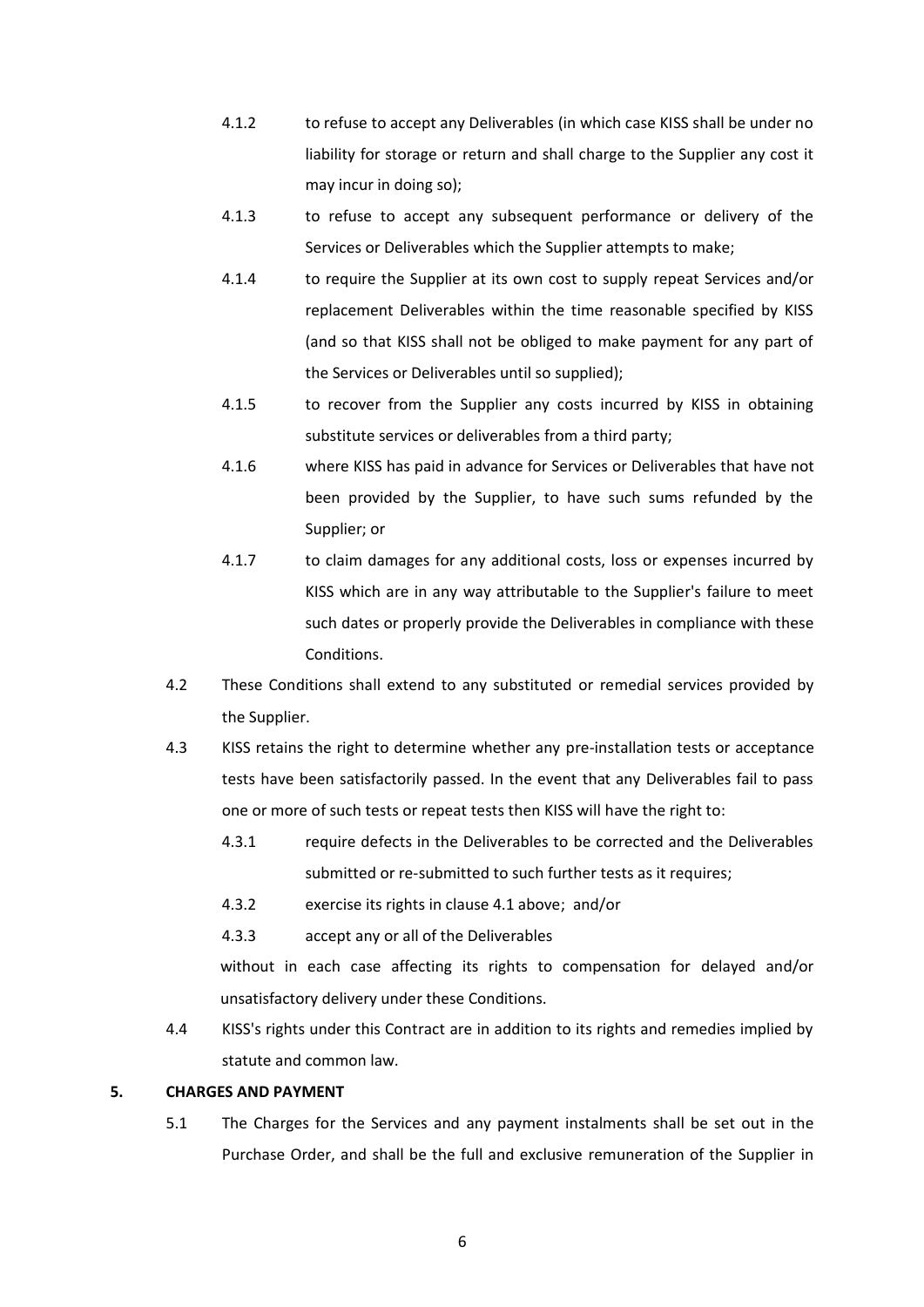respect of the performance of the Services. Unless otherwise agreed in writing by KISS, the Charges shall include every cost and expense of the Supplier directly or indirectly incurred in connection with the performance of the Services.

- 5.2 Except as otherwise stated in the Purchase Order, the Supplier shall invoice KISS on completion of the Services. Each invoice shall include such supporting information required by KISS to verify the accuracy of the invoice, including but not limited to the relevant Purchase Order number.
- 5.3 KISS shall pay the Charges within 60 days of receipt of the Supplier's proper invoice.
- 5.4 All amounts payable by KISS are subject to the addition of applicable VAT.
- 5.5 The Supplier shall maintain complete and accurate records of the time spent and materials used by the Supplier in providing the Services, and shall allow KISS to inspect such records at all reasonable times on request.
- 5.6 KISS may at any time, without limiting any of its other rights or remedies, set off any liability of the Supplier to KISS against any liability of KISS to the Supplier, whether either liability is present or future, liquidated or unliquidated, and whether or not either liability arises under the Contract.
- 5.7 KISS's liability to the Supplier shall be limited to the value of the invoice(s) relating to the Services. KISS shall not be liable to the Supplier in contract or tort (including negligence) or otherwise for any loss, damage, cost or expense of an indirect or consequential nature including economic loss and loss of turnover, profits, business or goodwill.

#### <span id="page-6-0"></span>**6. INTELLECTUAL PROPERTY RIGHTS**

- 6.1 The Supplier hereby assigns to KISS, with full title guarantee and free from all third party rights, all existing and future Intellectual Property Rights in the products of the Services, including the Deliverables. Insofar as they do not vest automatically by operation of law or under this agreement, the Supplier holds legal title in those rights and inventions on trust for KISS.
- 6.2 The Supplier warrants that:
	- 6.2.1 it has not given and will not give permission to any third party to use, and it is unaware of any use by any third party of, any of the products of the Services, including the Deliverables, or any of the Intellectual Property Rights therein;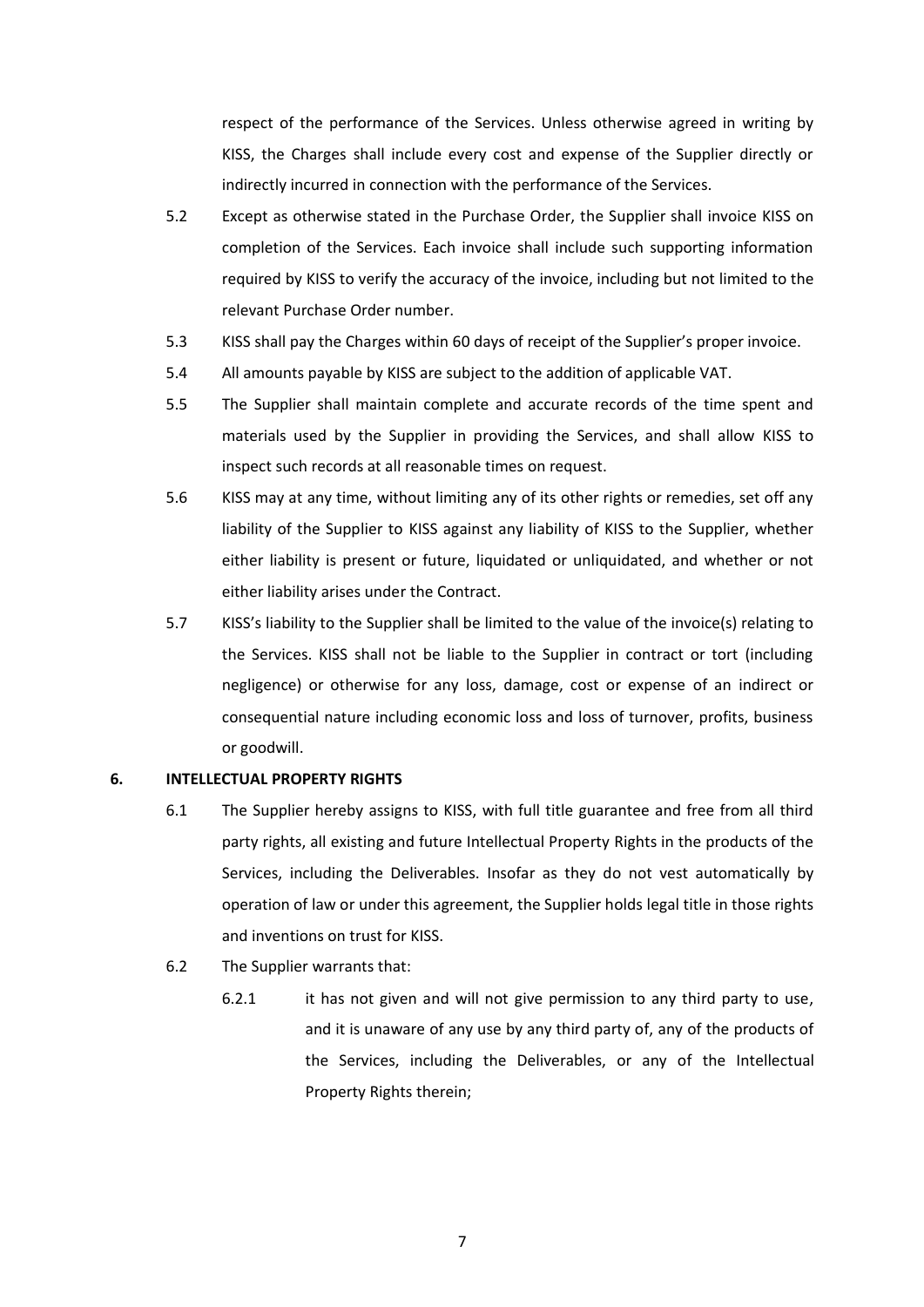- 6.2.2 the use of the products of the Services, including the Deliverables, or any of the Intellectual Property Rights therein, by KISS or its customers will not infringe the rights of any third party.
- 6.3 The Supplier shall obtain waivers of all moral rights in the products of the Services, including the Deliverables, to which any individual is now or may be at any future time entitled under Chapter IV of Part I of the Copyright Designs and Patents Act 1988 or any similar provisions of law in any jurisdiction.
- 6.4 The Supplier shall promptly at KISS's request do (or procure to be done) all such further acts and things and the execution of all such other documents as KISS may from time to time require for the purpose of securing for KISS the full benefit of the Contract, including all right, title and interest in and to the Intellectual Property Rights assigned to KISS in accordance with clause [6.1](#page-6-0) and otherwise to protect and maintain those Intellectual Property Rights.
- 6.5 All KISS Materials are the exclusive property of KISS (or its customer or other supplier as the case may be).
- 6.6 To the extent the Purchase Order contains website design and/or development services, KISS may be named on the website as the designer and/or host of the website notwithstanding the Services supplied by the Supplier.
- 6.7 For the avoidance of doubt, unless otherwise specified in the Purchase Order KISS and its customers shall be entitled to use the Software in both source code and machine readable form and shall be entitled to copy, develop, modify, adapt, correct, reverse engineer and/or decompile the Software.

#### <span id="page-7-0"></span>**7. INDEMNITY**

- 7.1 The Supplier shall keep KISS indemnified against all liabilities, costs, expenses, damages and losses (including any direct, indirect or consequential losses, loss of profit, loss of reputation and all interest, penalties and legal costs calculated on a full indemnity basis and all other professional costs and expenses) suffered or incurred by KISS as a result of or in connection with:
	- 7.1.1 any claim brought against KISS for actual or alleged infringement of a third party's intellectual property rights arising out of, or in connection with, the receipt, use or supply of the Services; and
	- 7.1.2 any claim made against KISS by a third party arising out of, or in connection with, the supply of the Services, to the extent that such claim arises out of the breach, negligent performance or failure or delay in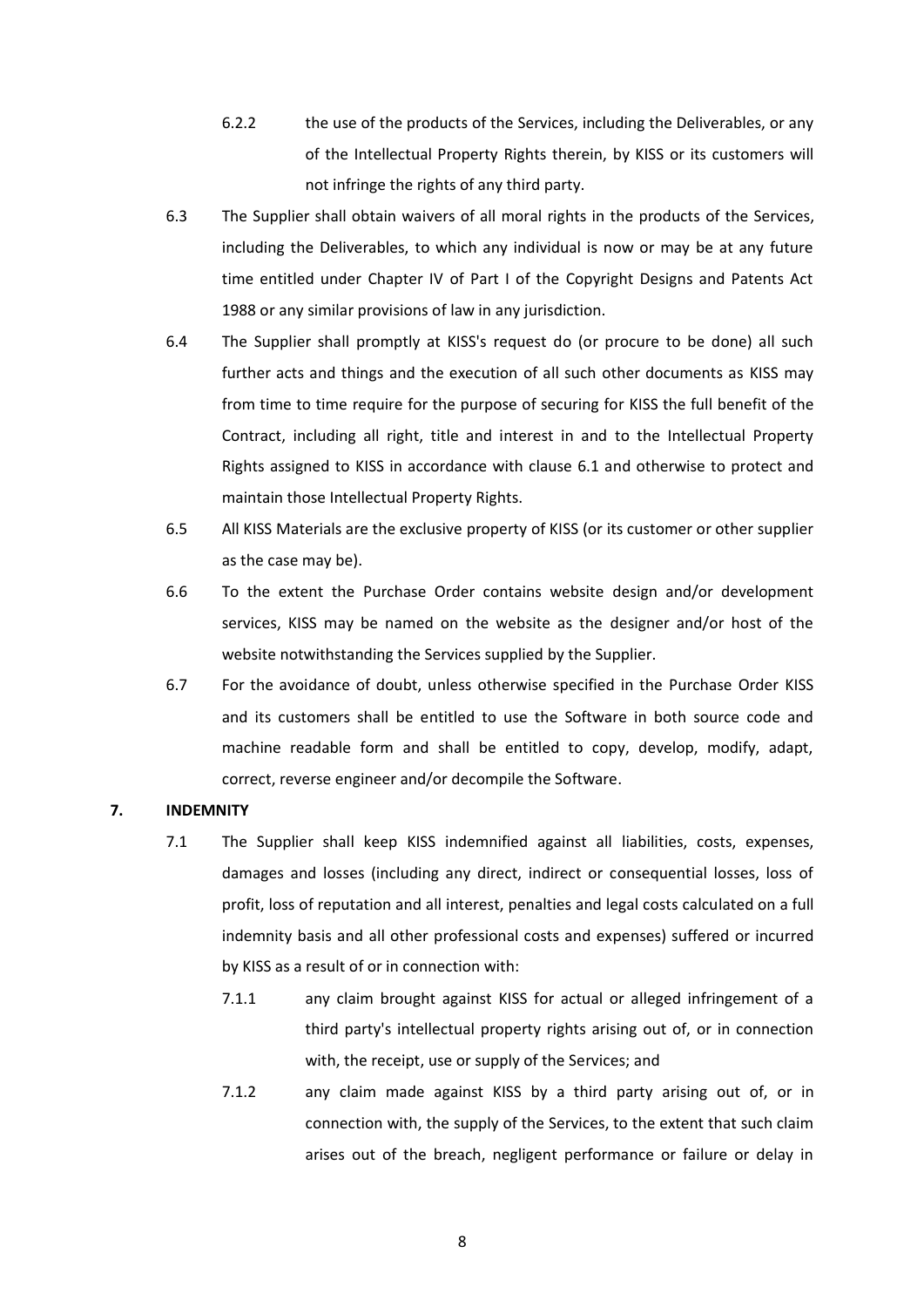performance of the Contract by the Supplier, its employees, agents or subcontractors.

7.2 This clause [7](#page-7-0) shall survive termination of the Contract.

#### **8. INSURANCE**

For the duration of the Contract and for a period of 7 years thereafter, the Supplier shall maintain in force, with a reputable insurance company, professional indemnity insurance and public liability insurance to cover the liabilities that may arise under or in connection with the Contract and shall, on KISS's request, produce both the insurance certificate giving details of cover and the receipt for the current year's premium in respect of each insurance.

#### <span id="page-8-0"></span>**9. CONFIDENTIALITY**

- 9.1 The parties shall keep in strict confidence all technical or commercial know-how, specifications, inventions, processes or initiatives which are of a confidential nature and have been disclosed to the relevant party ("Receiving Party") by the other party ("Disclosing Party"), its, customers, employees, agents or subcontractors, and any other confidential information concerning the Disclosing Party's business or its products or its services or those of its customers which the Receiving Party may obtain.
- 9.2 The Receiving Party shall restrict disclosure of such confidential information to such of its employees, agents or subcontractors as need to know it for the purpose of discharging the Receiving Party's obligations under the Contract, and shall ensure that such employees, agents or subcontractors are subject to obligations of confidentiality corresponding to those which bind the Receiving Party.
- 9.3 The Receiving Party may also disclose such of the disclosing party's confidential information as is required to be disclosed by law, any governmental or regulatory authority or by a court of competent jurisdiction.
- 9.4 This clause is without prejudice to the Supplier's obligations under any existing nondisclosure agreement, which shall remain in full force and effect.
- 9.5 This clause [9](#page-8-0) shall survive termination of the Contract.

# <span id="page-8-1"></span>**10. DATA PROTECTION**

10.1 In this clause 8 "controller", "data subject", "personal data", "processing" and its related terms, and "processor" have the same meaning as they do in the Data Protection Laws.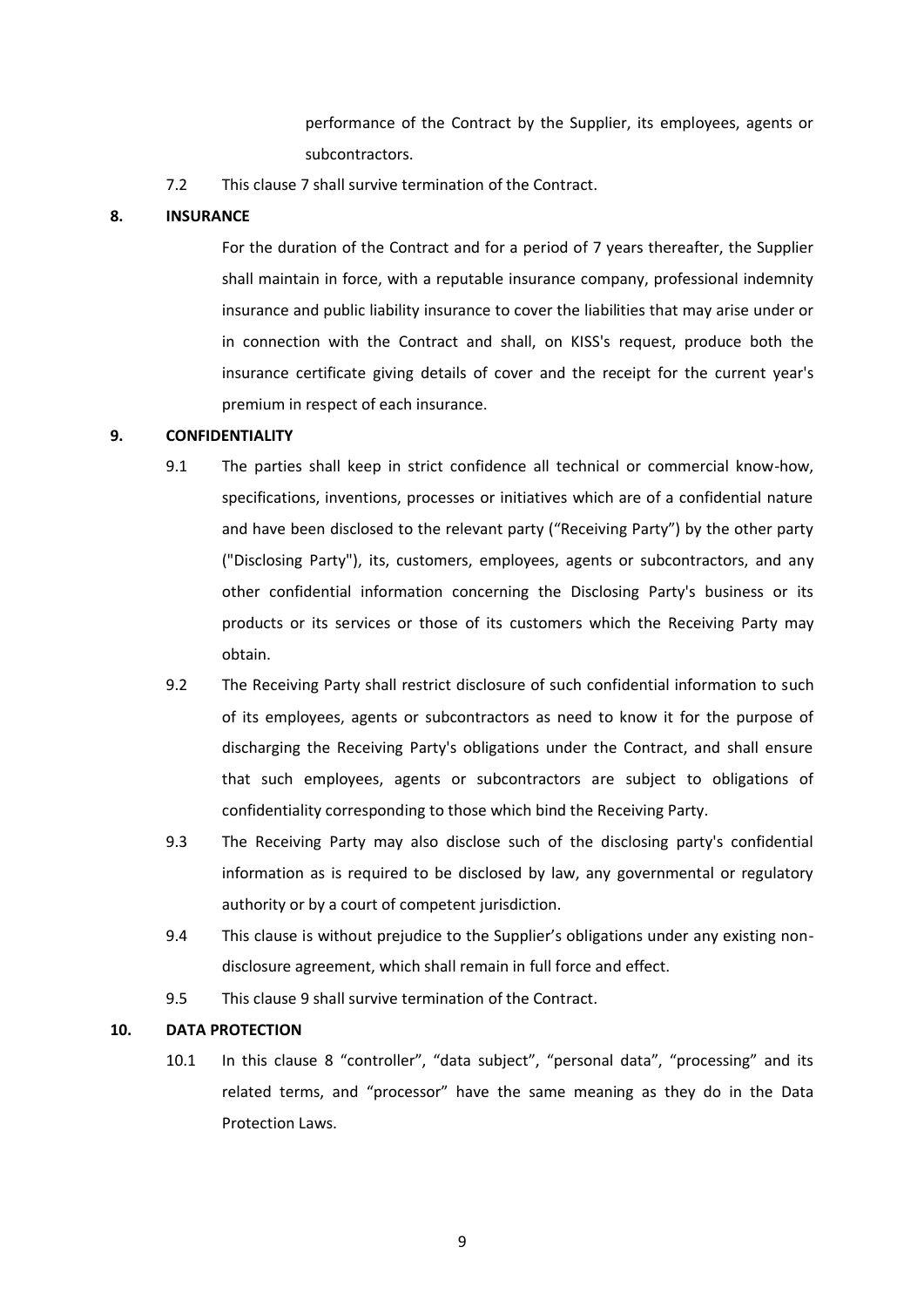- 10.2 Each party shall process any personal data connected with the Services in compliance with its obligations under the Data Protection Laws.
- 10.3 Each party shall process the types of personal data about the categories of data subjects referred to in the Proposal for the duration of the Contract in the ways and for the purposes referred to in the Purchase Order.
- 10.4 The Supplier warrants, represents and undertakes, that in connection with any personal data in relation to which the Supplier is a data controller and which the Supplier provides to KISS in connection with the Services the Supplier has complied and shall comply in all respects with Data Protection Laws, and it has ensured and shall ensure that all of the required fair processing information is provided to, and all necessary consents are obtained from, data subjects in relation to KISS's processing of that data.
- 10.5 Each party shall, in relation to any personal data the other provides to it to process as data controller:
	- 10.5.1 implement and maintain, at its cost and expense, the Technical and Organisational Measures;
	- 10.5.2 only process the personal data for the purposes referred to in the Purchase Order, or as otherwise agreed in writing.
- 10.6 Clauses [10.7](#page-9-0) to [10.19](#page-11-0) only apply to personal data that the Supplier processes as a data processor on KISS's behalf.
- <span id="page-9-0"></span>10.7 The Supplier shall (and shall take steps to ensure each person acting under its authority shall) process the personal data only on and in accordance with KISS's documented instructions (the "Processing Instructions"), except where applicable law requires otherwise.
- 10.8 If applicable law requires the Supplier to process the personal data other than in accordance with the Processing Instructions, the Supplier shall notify KISS of any such requirement before processing the personal data in that way (unless applicable law prohibits the Supplier from providing that information).
- 10.9 The Supplier shall promptly inform KISS if the Supplier becomes aware of a Processing Instruction that infringes Data Protection Laws, and once the Supplier has so informed KISS the Supplier shall have no liability howsoever arising (whether in contract, tort (including negligence) or otherwise) for any losses, costs, expenses or liabilities arising from any infringement caused by complying with those Processing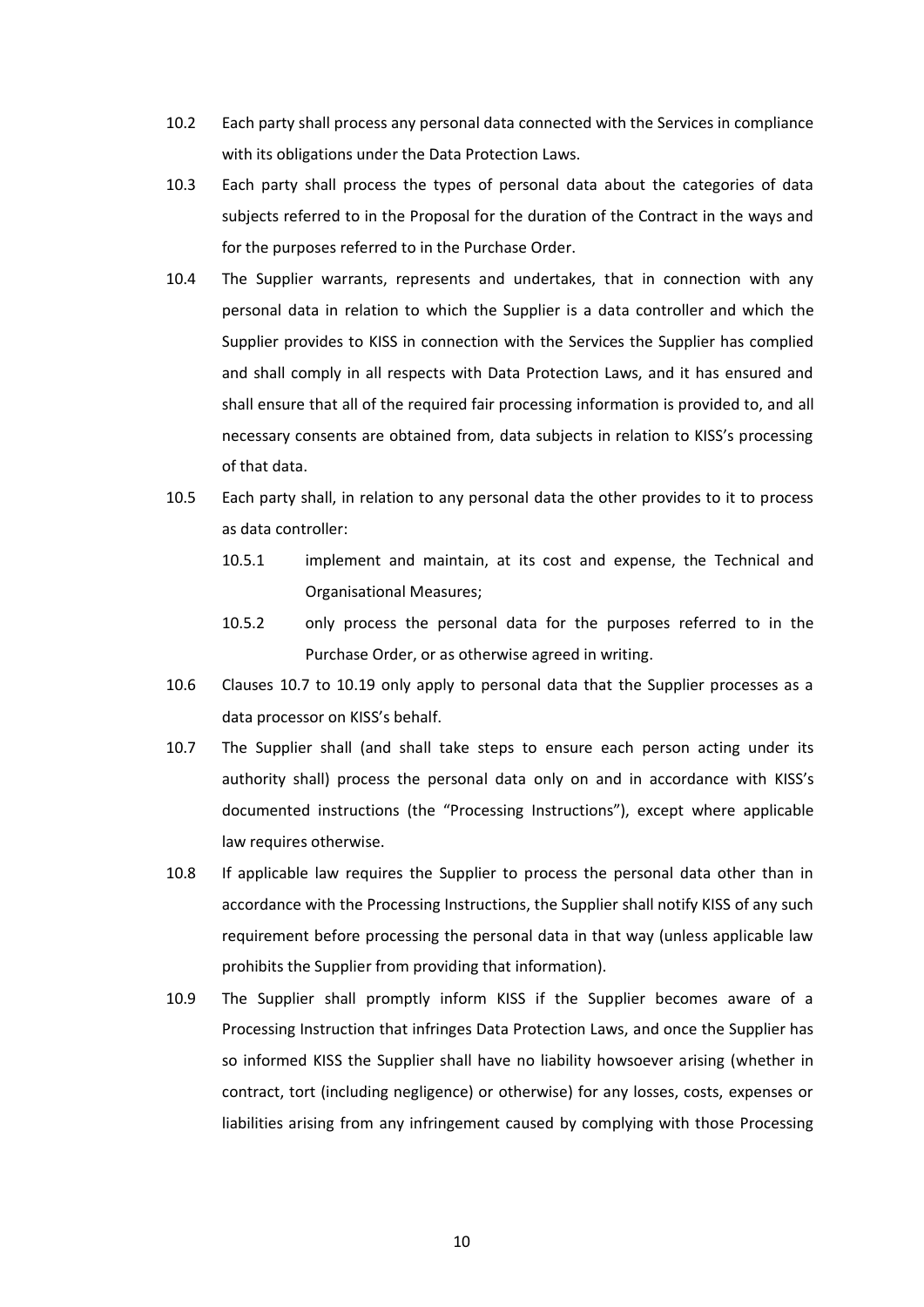Instructions, subject to the Supplier's compliance with its obligations under the Contact.

- 10.10 In relation to the personal data, the Supplier shall implement and maintain the Technical and Organisational Measures.
- 10.11 The Supplier shall not engage any person to carry out sub-processing of the personal data (a "Sub-Processor") without KISS's written authorisation of that specific Sub-Processor. KISS authorises the appointment of the Sub-Processors identified in the Purchase Order. KISS's authorisation of a Sub-Processor shall not relieve the Supplier of any of its obligations under the Contract.
- 10.12 The Supplier shall:
	- 10.12.1 prior to the relevant Sub-Processor carrying out any processing activities in respect of the personal data, appoint the Sub-Processor under a written contract containing materially the same obligations as this clause 10;
	- 10.12.2 ensure such Sub-Processor complies with all such obligations; and
	- 10.12.3 remain fully liable for all the acts and omissions of each Sub-Processor as if they were its own.
- 10.13 The Supplier shall ensure that all persons authorised by it (or by any Sub-Processor) to process the personal data are subject to a binding obligation to keep the personal data confidential (except where disclosure is required in accordance with law, in which case the Supplier shall, unless prohibited by law, notify KISS of any such requirement before such disclosure).
- 10.14 The Supplier shall not transfer the personal data to countries outside the European Economic Area (EEA) without the first obtaining the express written consent of KISS. Such consent shall not relieve the Supplier of any of its obligations under the Contract.
- 10.15 The Supplier shall, at KISS's written request, either delete or return all the personal data to KISS in such form as KISS reasonably requests within a reasonable time after the end of the provision of the relevant Services related to processing, and thereafter delete existing copies (unless storage of any data is required by applicable law and, if so, the Supplier shall inform the Client of any such requirement).
- 10.16 In respect of any breach of security leading to the accidental or unlawful destruction, loss, alteration, unauthorised disclosure of, or access to, the personal data (a "Personal Data Breach") involving the personal data, the Supplier shall, no later than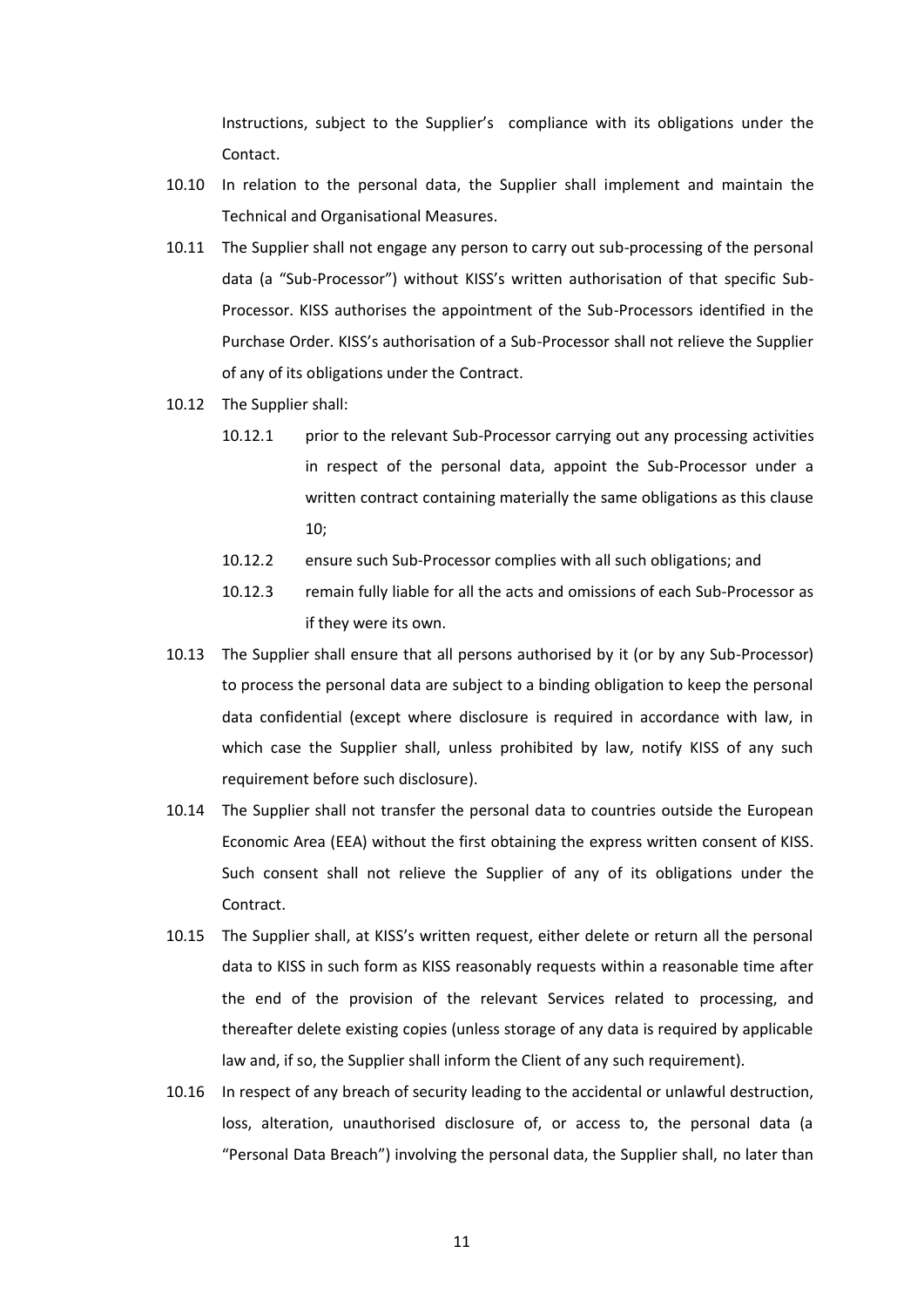one Business Day after it becomes aware (or ought reasonably to have become aware) of the Personal Data Breach notify KISS of the Personal Data Breach and provide KISS with details of the Personal Data Breach.

- 10.17 The Supplier shall, taking into account the nature of the processing and the information available to it:
	- 10.17.1 implement and maintain reasonable measures to assist KISS to respond to requests by a data subject to exercise his rights under the Data Protection Laws relating to the personal data; and
	- 10.17.2 assist KISS in complying with the Client's obligations under Articles 32 to 36 of the GDPR, or equivalent provisions in the Data Protection Law.
- 10.18 The Supplier shall, in accordance with Data Protection Laws, make available to KISS such information as is reasonably necessary to demonstrate the Supplier's compliance with Data Protection Laws in relation to the personal data, and allow for and contribute to audits, including inspections, by KISS (or another auditor mandated by KISS).
- 10.19 This clause [10](#page-8-1) shall survive termination of the Contract.

#### <span id="page-11-0"></span>**11. TERMINATION**

- 11.1 Without limiting its other rights or remedies, KISS may terminate the Contract by giving the Supplier one month's written notice.
- 11.2 Without limiting its other rights or remedies, in relation to any ongoing services of indefinite duration, the Supplier may terminate the Contract by giving KISS one month's written notice. Any such termination shall not affect the Supplier's obligation to provide one-off Services or specific Deliverables as set out in the Purchase Order.
- 11.3 Without limiting its other rights or remedies, each party may terminate the Contract with immediate effect by giving written notice to the other party:
	- 11.3.1 if the other party commits a material breach of the Contract and (if such a breach is remediable) fails to remedy that breach within 30 days of that party being notified in writing of the breach;
	- 11.3.2 if the other party enters into any compromise or arrangement with its creditors, a resolution is passed or an order is made for or in connection with the winding up or bankruptcy of that other party (being a company), an administrator, receiver or administrative receiver is appointed in respect of the other party or its assets;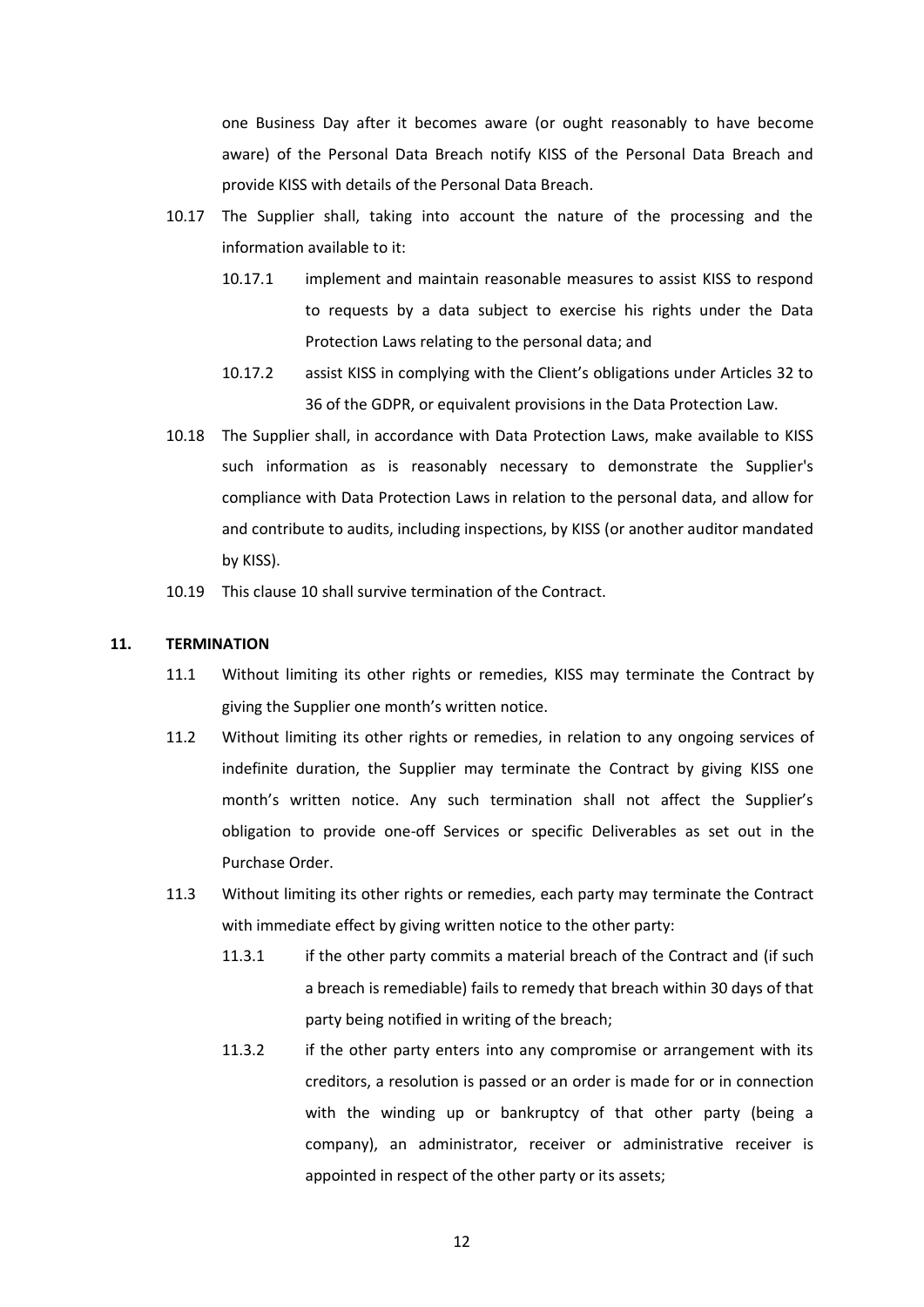- 11.3.3 if any event occurs with respect to the other party in any jurisdiction that has an effect equivalent or similar to any of the events mentioned in clause 10.3.2;
- 11.3.4 if the other party suspends or ceases, or threatens to suspend or cease, to carry on all or a substantial part of its business.
- 11.3.5 as set out in clauses 4.1.1 and 12.3.

#### **12. CONSEQUENCES OF TERMINATION**

- 12.1 On termination of the Contract for any reason:
	- 12.1.1 the Supplier shall immediately deliver to KISS all Deliverables whether or not then complete, and return all KISS Materials. If the Supplier fails to do so, then KISS may enter the Supplier's premises and take possession of them. Until they have been returned or delivered, the Supplier shall be solely responsible for their safe keeping and will not use them for any purpose not connected with this Contract;
	- 12.1.2 the Supplier shall immediately refund any advance payments including any payments for Services not properly supplied and delivered in finished form satisfactory to KISS;
	- 12.1.3 subject to clauses 4 and 5.7 and to compliance by the Supplier with clause 11.1.1, the Supplier shall submit an invoice in respect of Services properly supplied and delivered in finished form satisfactory to KISS but for which no invoice has been submitted;
	- 12.1.4 the accrued rights, remedies, obligations and liabilities of the parties as at expiry or termination shall not be affected, including the right to claim damages in respect of any breach of the Contract which existed at or before the date of termination or expiry; and
	- 12.1.5 clauses which expressly or by implication have effect after termination shall continue in full force and effect.

#### **13. FORCE MAJEURE**

- 13.1 Neither party shall be in breach of the Contract nor liable for delay in performing, or failure to perform, any of its obligations under it if such delay or failure result from a Force Majeure Event.
- 13.2 The Supplier shall use all reasonable endeavours to mitigate the effect of a Force Majeure Event on the performance of its obligations.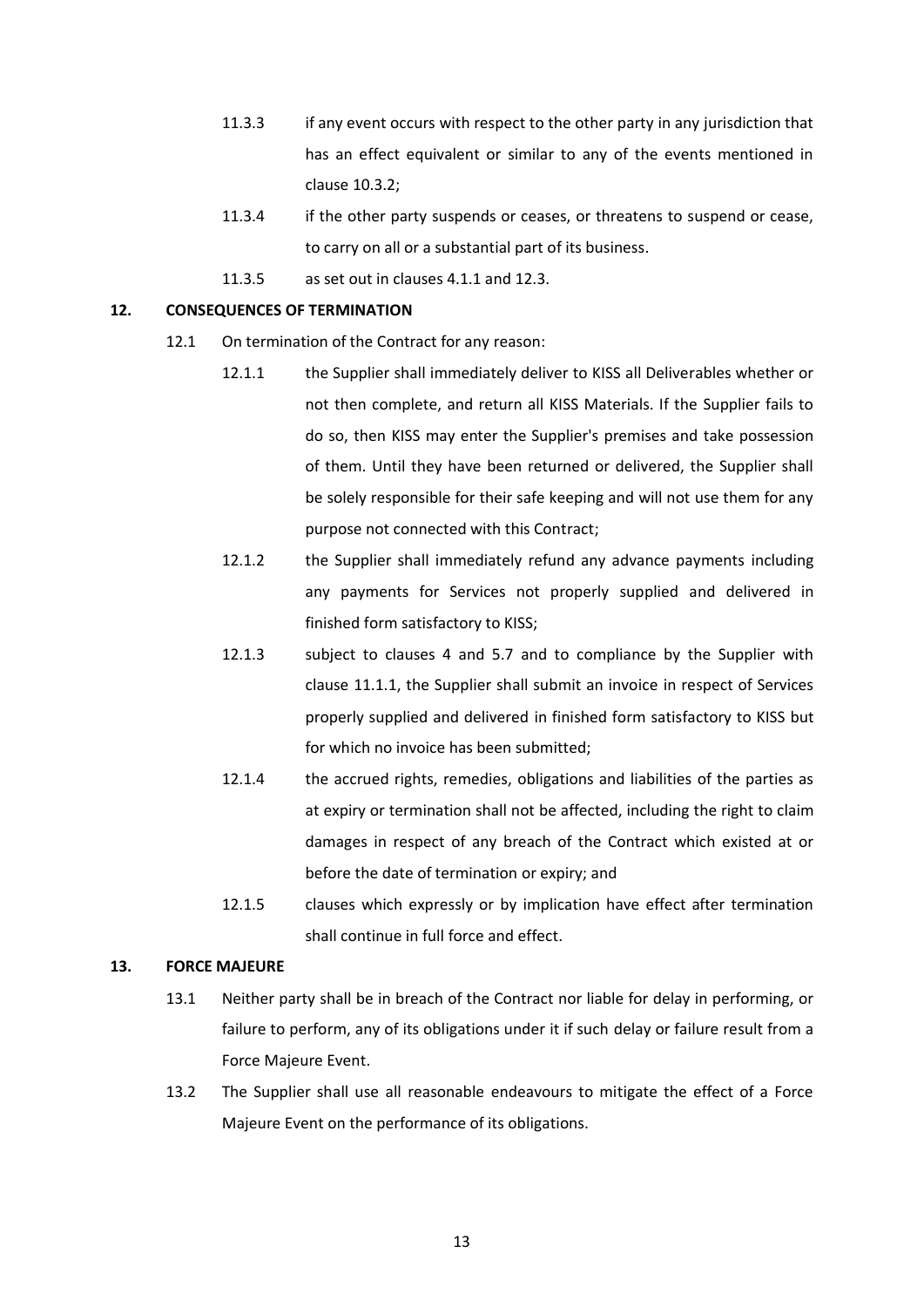13.3 If a Force Majeure Event prevents, hinders or delays the Supplier's performance of its obligations for a continuous period of more than 4 weeks, KISS may terminate this Contract immediately by giving written notice to the Supplier.

# **14. DOING BUSINESS WITH KISS'S CUSTOMERS**

- 14.1 The Supplier undertakes with KISS (for itself and as trustee and agent for each of KISS's affiliated companies) that they shall not, during the Contract or during the period of twelve months after termination of the Contract for any reason:
	- 14.1.1 solicit or endeavour to entice away from KISS or any of its affiliated companies the business or custom of a Restricted Customer with a view to providing goods or services to that Restricted Customer in competition with KISS or any of its affiliated companies; or
	- 14.1.2 be involved with the provision of goods or services to, or otherwise have any business dealings with, any Restricted Customer in the course of any business concern which is in competition with KISS or any of its affiliated companies.
- 14.2 The undertakings by the Supplier in this clause 13 apply to it acting:
	- 14.2.1 directly or indirectly; and
	- 14.2.2 on its own behalf or on behalf of, or in conjunction with, any firm, company or person.
- 14.3 If the Supplier receives an offer to be involved in a business concern with any Restricted Customer at any time before the undertakings in this clause 13 have expired, the Supplier shall give the person making the offer a copy of this clause 13 and shall make the offer and the identity of the person making it known to KISS as soon as possible.
- 14.4 This clause 13 shall survive termination of the Contract.

# **15. GENERAL**

- 15.1 KISS may at any time assign, transfer, mortgage, charge, subcontract or deal in any other manner with all or any of its rights or obligations under the Contract. The Supplier may not assign, transfer, mortgage, charge, subcontract, declare a trust over or deal in any other manner with any or all of its rights or obligations under the Contract without the prior written consent of KISS.
- 15.2 Any notice or other communication required to be given to a party under or in connection with this Contract shall be in writing and shall be delivered to the other party personally or sent by prepaid first-class post, recorded delivery or by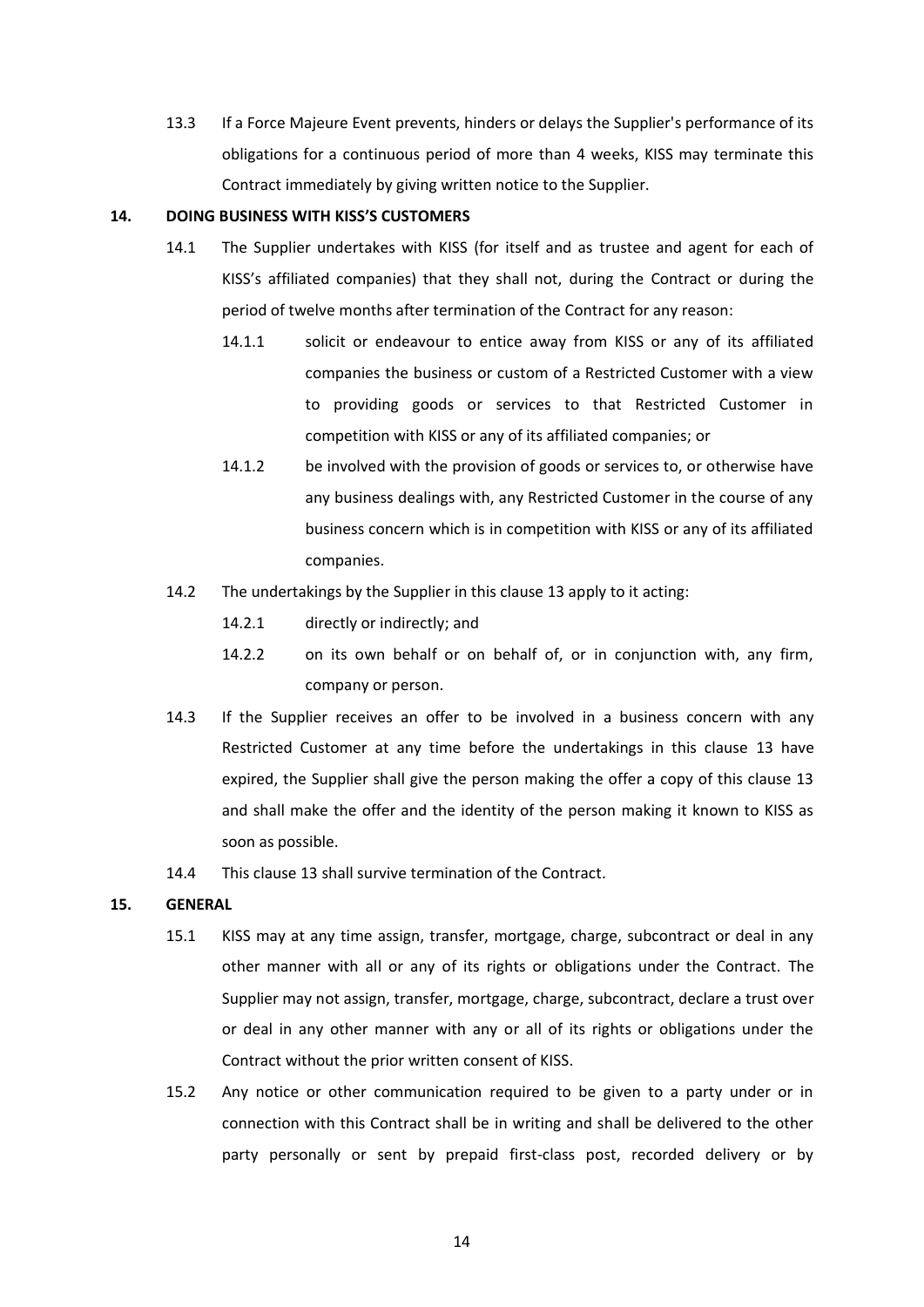commercial courier, at its registered office (if a company) or (in any other case) its principal place of business, or sent by email (which, in the case of KISS, shall only be validly sent if sent to [simon@kisscom.co.uk](mailto:simon@kisscom.co.uk) and copied to [kissadmin@kisscom.co.uk.](mailto:kissadmin@kisscom.co.uk) Any notice or other communication shall be deemed to have been duly received if delivered personally, when left at the address referred to above or, if sent by prepaid first-class post or recorded delivery, at 9.00 am on the second Business Day after posting, or if delivered by commercial courier, on the date and at the time that the courier's delivery receipt is signed, or if sent by email, on the next Business Day after transmission. This clause 14.2 shall not apply to the service of any proceedings or other documents in any legal action. For the purposes of this clause, "writing" shall include e-mails.

- 15.3 A waiver of any right under the Contract is only effective if it is in writing and shall not be deemed to be a waiver of any subsequent breach or default. No failure or delay by a party in exercising any right or remedy under the Contract or by law shall constitute a waiver of that or any other right or remedy, nor preclude or restrict its further exercise. No single or partial exercise of such right or remedy shall preclude or restrict the further exercise of that or any other right or remedy. Unless specifically provided otherwise, rights arising under the Contract are cumulative and do not exclude rights provided by law.
- 15.4 Nothing in the Contract is intended to, or shall be deemed to, establish any partnership or joint venture between any of the parties, constitute any party the agent of another party, or authorise any party to make or enter into any commitments for or on behalf of any other party.
- 15.5 If a court or any other competent authority finds that any provision of the Contract (or part of any provision) is invalid, illegal or unenforceable, that provision or partprovision shall, to the extent required, be deemed deleted, and the validity and enforceability of the other provisions of the Contract shall not be affected. If any invalid, unenforceable or illegal provision of the Contract would be valid, enforceable and legal if some part of it were deleted, the provision shall apply with the minimum modification necessary to make it legal, valid and enforceable.
- 15.6 Except to the extent expressly stated in these Conditions a person who is not a party to the Contract shall not have any rights under or in connection with it.
- <span id="page-14-0"></span>15.7 Except as set out in these Conditions, any variation, including the introduction of any additional terms and conditions, to the Contract, shall only be binding when it is